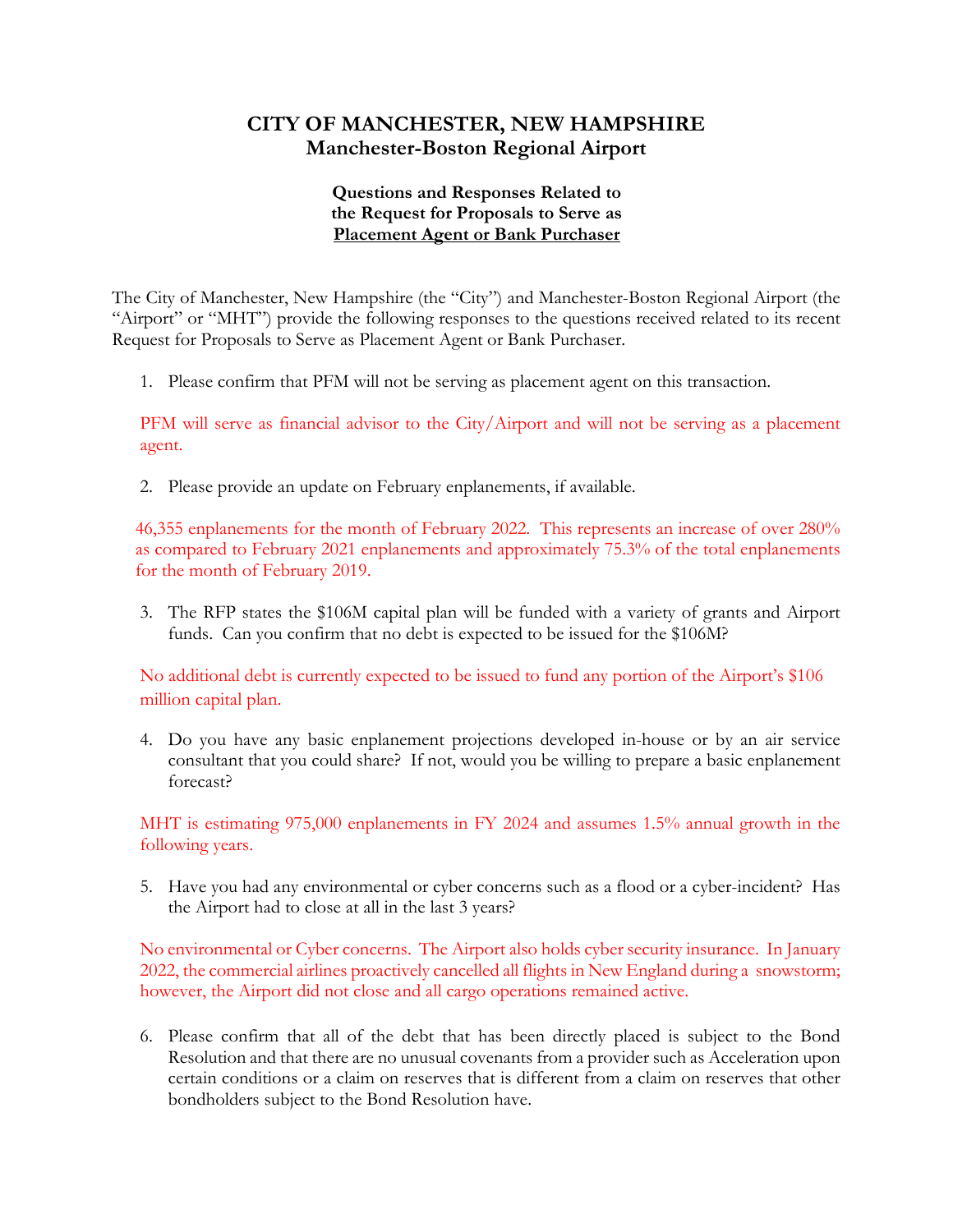The City will provide to the Purchaser(s) upon request copies of the Bond Purchase Agreements and Supplemental Resolutions for all Outstanding directly placed Bonds.

7. What is your Days Cash – approximately?

The Airport has 478 days on hand as of 2/28/2022

8. Has CPE been falling as the Kroll report from last fall suggests?

Due to COVID-19, CPE did not fall initially. As with airports throughout the world, CPE rose with the rapid decline of enplanements. However, CPE is on target and projected to fall. Phase I of the debt restructuring, completed in March 2020, significantly reduced annual debt service requirements in FY 2021 through FY 2023 and this proposed restructuring would be expected to generate similar debt service savings in the years FY 2024 through FY 2026.

9. Please explain the City's choice to pursue this financing as a private Placement, limited to 35 accredited investors? (The 2012 bonds were publicly offered underwritten negotiated bonds.)

The Series 2012A Bonds are the only remaining outstanding publicly offered bonds. Through several refundings occurring since 2012, the City has sought to directly place those transactions due to the availability of competitive interest rates, lower costs of issuance, and the efficiency with which the transactions were able to be completed. The City is seeking the same for this refunding/restructuring transaction.

10. What are the obstacles to being able to issue bonds on tax-exempt basis given the anticipated maturity profile on the refunding bonds?

Bond Counsel has determined that given the preferred maturity schedule of the 2022A Bonds, the proposed restructuring must be completed on a taxable basis given the remaining useful life of facilities financed with the original proceeds of the bonds refunded by the Series 2012A Bonds.

11. Can you please provide more details regarding the on-going capital programs, including the apron expansion for the multi-tenant cargo facility? What are the costs and how are these being funded, etc? Does the airport prepare a capital program; if so can you please share?

The apron expansion was primarily intended to be paid with AIP entitlement funds. MHT obtained a subordinate loan (\$12.9M) with State of NH, Business Finance Authority to bridge the payment of construction costs and the receipt of entitlement funds. Prepayment flexibility will allow MHT to pay down this borrowing as AIP entitlement funds, or other potential federal grants, are received.

## **Please see the attached Airport CIP.**

12. Who is the new All Cargo Carrier and what volumes/revenues are anticipated to be generated when they commence operating their arrival?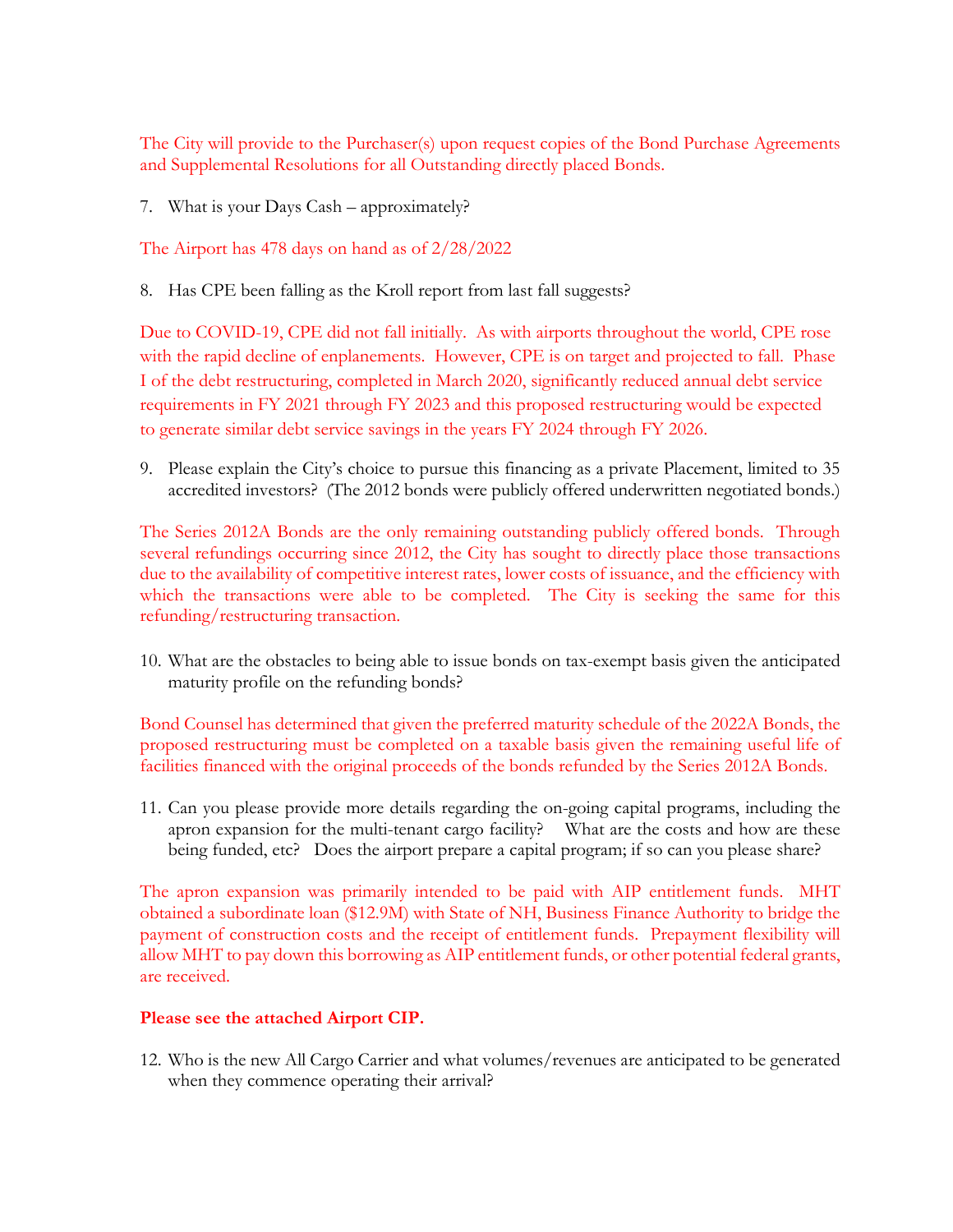The tenant for the Air Cargo Apron is Aeroterm who will secure sub-tenants as appropriate. A sub-tenant has been secured but does not want their name to be released at this time. Operations are planned to commence in October 2022.

13. Why are the Airport's Cargo volumes down over 10.24% between January 2021 and January 2022?

MHT is the third largest airport in terms of cargo movement in New England. Cargo volumes have increased since 2017 and MHT remain a Top 50 cargo airport in the United States. January 2022 volumes were in-line with historical cargo volumes for the same month in 2018, 2019, and 2020. Whereas cargo volumes were uncharacteristically high at MHT in January 2021, volumes for January 2022 were negatively impacted due to severe winter weather in Manchester, NH.

14. Can you give the terms of the subordinated general airport revenue bonds?

The City will provide to the Purchaser(s) upon request copies of the Loan and Security Agreement and Supplemental Resolution for the subordinated Bonds.

15. Can you please provide a budgeted pro forma that includes the prospective FY 2023 revenues and payment of 2022A bond debt service?

The Airport is in the process of developing its FY 2023 budget and does not have detailed information that it can share publicly at this point. Information on the City's FY 2023 budget, including a resolution regarding Airport appropriations is available using the following link:

[https://www.manchesternh.gov/Portals/2/Departments/elected\\_officials/mayor/press\\_room](https://www.manchesternh.gov/Portals/2/Departments/elected_officials/mayor/press_room/FY23%20Budget%20Materials.pdf?ver=2022-03-29-155834-153) [/FY23%20Budget%20Materials.pdf?ver=2022-03-29-155834-153](https://www.manchesternh.gov/Portals/2/Departments/elected_officials/mayor/press_room/FY23%20Budget%20Materials.pdf?ver=2022-03-29-155834-153)

16. Can you please provide the authority's existing amortization and debt service schedule as well as the pro-forma debt service from the City's refinancing of the 2012A bonds?

A summary of the Airport's outstanding debt was provided as Attachment B to the RFP. The table below provides an illustrative example of the preferred amortization schedule for this transaction.

| Principal |              |  |  |
|-----------|--------------|--|--|
| Payment   | Principal    |  |  |
| Date      | Amount       |  |  |
| 1/1/2029  | \$2,855,000  |  |  |
| 1/1/2030  | \$3,075,000  |  |  |
| 1/1/2031  | \$6,085,000  |  |  |
| 1/1/2032  | \$6,250,000  |  |  |
| 1/1/2033  | \$6,425,000  |  |  |
| 1/1/2034  | \$6,600,000  |  |  |
| 1/1/2035  | \$6,780,000  |  |  |
| Total     | \$38,070,000 |  |  |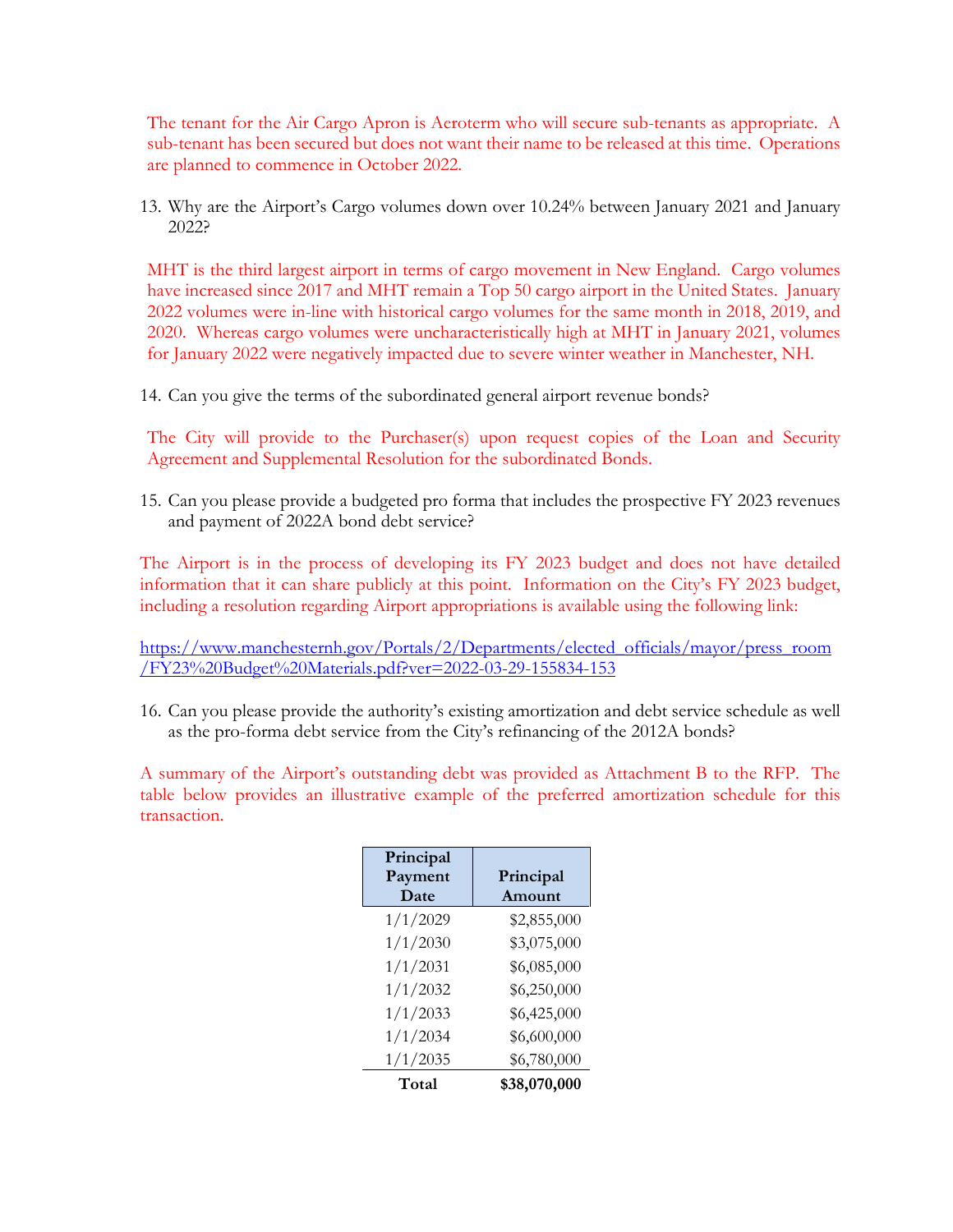We expect that this illustrative amortization schedule would be subject to minor refinement based on interest rates proposed by potential Purchasers.

17. Does Century Bank receive all of the same security and covenants as the outstanding 2012 GARBs? If not, what do they receive?

The City will provide to the Purchaser(s) upon request copies of the Bond Purchase Agreements and Supplemental Resolutions for all Outstanding directly placed with Century Bank.

18. What funds were used for the deposit to provide the escrow for the April 2020 refunding of the 2012A bonds (cusips 562334FA5, FB3, FC1)?

The escrow deposit was funded with proceeds of the Series 2020 Bonds, a release from the debt service reserve fund, prior transfers to the Debt Service Fund, and an Airport cash contribution which was subsequently reimbursed by CARES Act funds.

19. Has the City posted a FY 2021 audit? (do not see it on EMMA) If not, what is the delay in producing the City's 2021 Audit within the requirement of 270 days of FYE. We see the unaudited annual report is available.

MHT is an Enterprise Fund of the City of Manchester. MHT uses the same audit firm as the City. Due to staffing issues with the auditor the draft report was released however the final report is not currently posted.

20. Please provide an update on the PFC collections beyond the current charge expiration date of December 1, 2022? Does the Airport expect to continue to collect PFCs and will those collections be used for bond debt service and/or approved projects?

The Airport is in the process of amending the current charge expiration date. The intent is to capture the impact of this refinancing in that amendment and issue it after this restructuring is finalized.

21. Can you please provide an update on the Airports receipts of federal grants from CARES, CRRSA and ARPA? How have those funds been used and what will be used from remaining balances?

MHT received \$25.2M in COVID relief funds. Through February of 2022 MHT has applied approximately \$15.5M of the funds. MHT has used the funds for reimbursement of debt payments. The Airport intends to use remaining COVID relief funds for the reimbursement of a portion of future debt service payments continuing into FY 2024.

22. Please provide details of the Airport's response to the COVID-19 pandemic, including response with airlines and concessionaires?

The Airport cut costs significantly during the COVID-19 pandemic. MHT cut just over \$2.3M from its FY 2021 budget or just over 6%. The Airport also finalized Phase I of the debt restructuring during COVID-19. Both of those actions pleased our airline partners.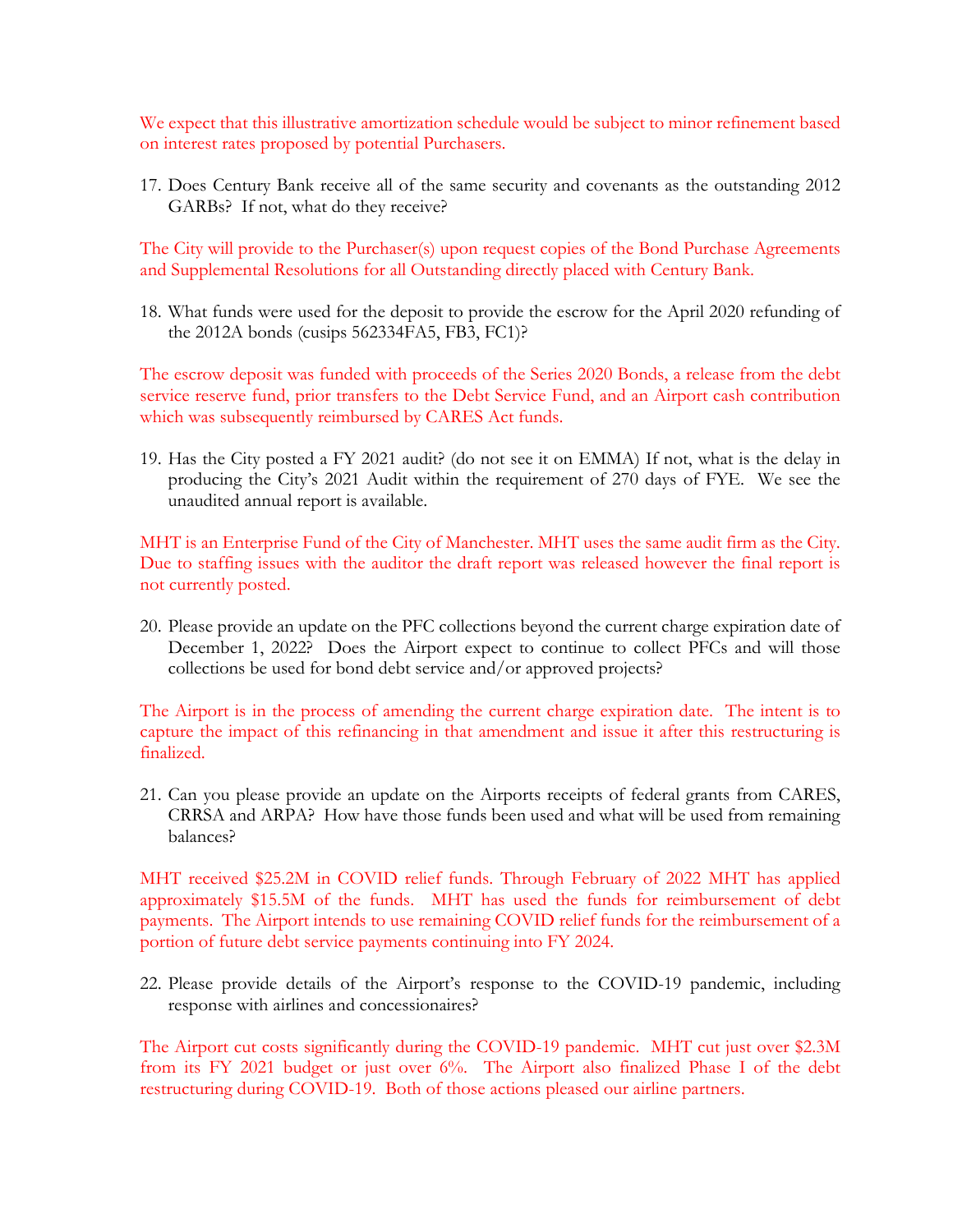23. Please review the current terms of the Airline Agreements. What is the current balance in Coverage account and have any of these funds been used to make up for covid-related revenue shortfalls? Has Delta Airlines announced any plans to resume any service at MHT?

As summarized in the RFP, American, Southwest, United (and/or their regional affiliates) as well as Spirit Airlines have executed an airline agreement extension, the terms of which are now in place through June 30, 2026. The City will provide to the Purchaser(s) upon request copies of the airline agreements.

There is approximately \$3.3 million in the Coverage Account and none of it was used to make up for any shortfalls.

Delta has not announced plans to resume service to MHT, but we remain in contact with the network planning team. Despite this, and through our advanced refunding and the subsequent 30% reduction in airline costs, we did attract our first new airline in 17-years with the introduction of Spirit Airlines in June 2021 (Spirit initiated service at MHT in October 2021). The fare category offered by Spirit Airlines is a fare category the Airport has not had in over a decade.

24. Please review the Airports current liquidity and fund balances?

Please see response to question #7.

25. Please provide latest certificate of Airport Consultant or Independent Engineer concerning status of the property. Has the airport prepared a Report of the Airport Consultant?

The most recent Independent Engineer's report was completed in October 2019. Such report is required to be updated every three years with the next report expected to be completed in October of this year. **The Executive Summary of the 2019 report is attached.**

26. The RFP references the potential for additional security structures outside of GARBs. What types of security/collateral are available to pledge to investors beyond the GARBs (GO of City, additional Mortgages on Real Property, Pledge of unrestricted cash, etc.)?

The RFP does not reference the potential for additional security structures outside of GARBs for this proposed transaction. Please see the information under the following captions in the RFP: "Source of Repayment for the 2022 Bonds" and "Information Requested in Proposals to Serve as Placement Agent or Purchaser" - Section 2 "Source of Repayment" and Section 17 "Comments on the City's existing Bond Resolution".

27. United suspended some of its service January 2022, any discussions on when they expect to resume? Or is this expected to be permanently shut down?

After resuming operations at MHT in June of 2021, United was providing service at MHT to/from Washington-Dulles and Newark Liberty. United's Washington-Dulles service was discontinued in January 2022 but United continued to serve Newark Liberty, doing so with increased frequency and larger gauge aircraft. United is scheduled to increase frequency to Newark Liberty to 3x daily during Summer 2022 with ERJ-175 aircraft.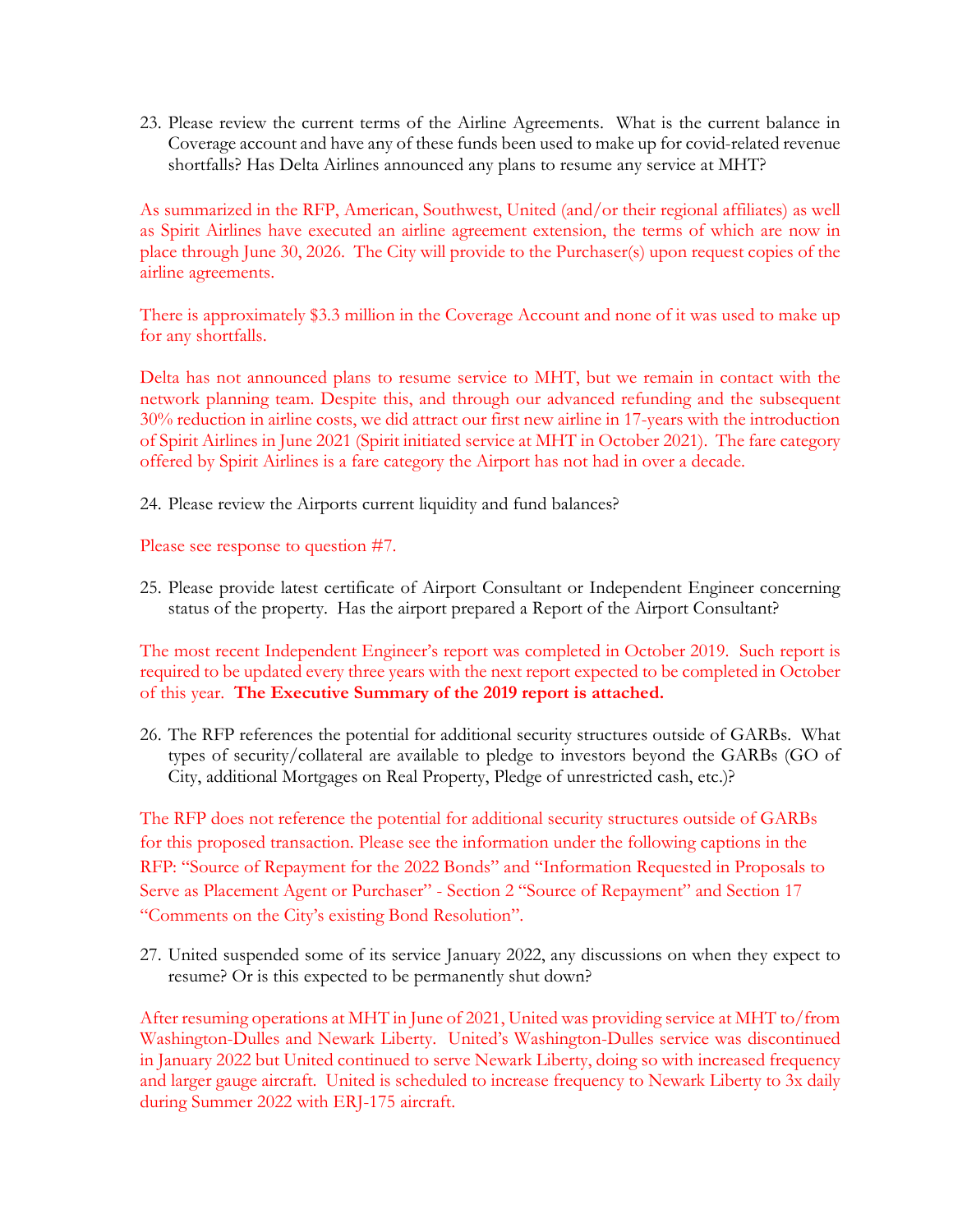28. Do you have the Spirit enplanement data vs capacity for the seasonal service to Florida? How successful was this? Are they expected to resume this seasonal service later in 2022-2023?

Spirit is providing a mixture of yearly (FLL and MCO) and seasonal (RSW and TPA) service to Florida. Spirits load factors are increasing each month as the passengers become more familiar with the airline and the market follows a typical build trajectory. As typical with other markets, Spirit will transition seasonal Florida destinations with seasonal service to MYR, thus continuing to provide 3 daily departures (MCO, FLL, and MYR). All markets are performing at or above expectation with the exception of FLL which may see some trimming during off-days (Tuesday and Wednesday).

29. Does the Airport/City of Manchester have any carbon reduction targets? If so what are they?

The Airport is committed to reducing our carbon footprint and have projects identified that will enhance our sustainability efforts. As the Airport has not had a need to conduct an Airport Master Plan Update since 2011, we do not have a fully developed target that identifies ways to reduce our carbon footprint; however, this does not mean we are not committed to reducing our carbon footprint.

30. Has the airport planned any capital improvements in order to reduce the impacts it has on climate change? If so what? Are the any performance targets in place?

First, we are actively replacing lighting inside the terminal building from incandescent/fluorescent to LED lighting. Second, we are replacing aging infrastructure (i.e. our terminal escalators) with more efficient infrastructure to reduce energy consumption. Third, we applied for IIJA New Terminal Program funding to replace aging Kalwall system with new Kalwall thus reducing energy consumption. Lastly, the Airport has applied for a VALE grant to replace PCAir units and 400 Hz ground power units.

31. What is the airport doing to attract more airline service having just recently lost Delta?

The Airport regularly meets with existing and prospective airlines. Spirit started service at MHT in October of 2021 and Airport staff continuously seek to attract new and expanded service.

32. What is the specific reason for Delta's departure?

Delta departed the Airport due to the impact of the pandemic. The Airport believes that their current focus is on restoring capacity at their "Core 50" airports.

33. Have the existing signatory airlines given any indication on what, if anything, needs to change to increase service?

Current airlines are increasing service with American upgauging CLT to 2x daily A319s for summer with 1x daily CRJ-900s representing a 43% increase in MHT-CLT available seat miles ("ASMs") and seats between Summer 2022 and Summer 2021. Additionally, American is bringing the highly popular MHT-ORD flights back in Summer 2022 and serving with larger aircraft. In total, the Airport is expecting a 48% increase in seats, a 22% increase in departures, and a 61% increase in ASMs for Summer 2022. It should be noted that the summer schedule could be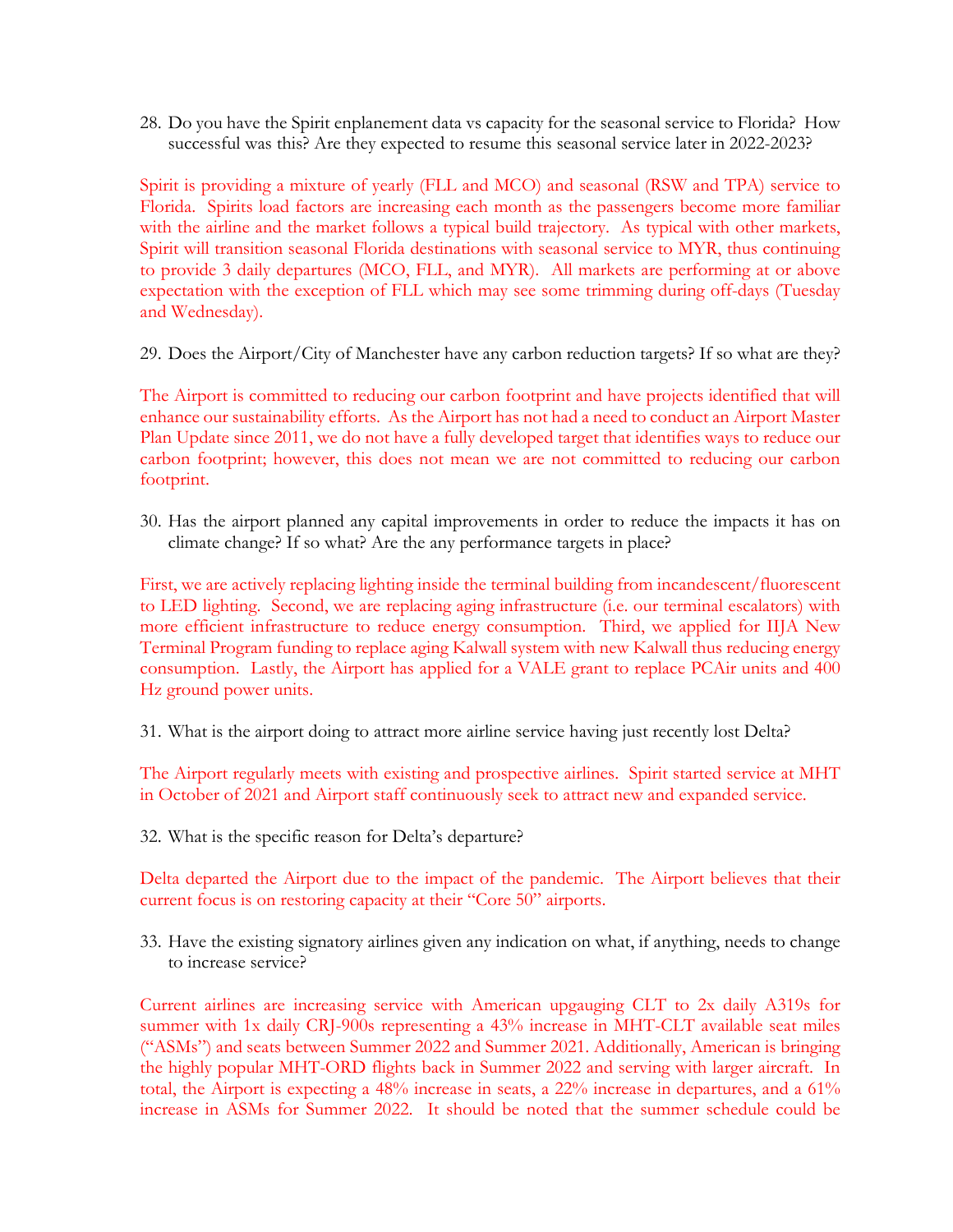impacted due to continued headwinds in the industry including staffing and fuel costs. It should also be noted that the recovery at MHT is following the national recovery and, in key metrics such as flights, seats, RPMs, and ASMs; we are generally outpacing other airports in the Boston metro area.

|                                                                                                     | American   | Southwest    | Spirit       | United    | <b>TOTAL</b> |  |  |
|-----------------------------------------------------------------------------------------------------|------------|--------------|--------------|-----------|--------------|--|--|
| Summer 2021                                                                                         |            |              |              |           |              |  |  |
| Flights                                                                                             | 998        | 587          |              | 308       | 1,893        |  |  |
| Seats                                                                                               | 65,054     | 90,085       |              | 15,400    | 170,539      |  |  |
| Available                                                                                           | 36,052,904 | 60,784,309   |              | 6,437,200 | 103,274,413  |  |  |
| Seat Miles                                                                                          |            |              |              |           |              |  |  |
| (ASMs)                                                                                              |            |              |              |           |              |  |  |
| Summer 2022                                                                                         |            |              |              |           |              |  |  |
| Flights                                                                                             | 1,078      | 729          | 270          | 271       | 2,348        |  |  |
| Seats                                                                                               | 75,546     | 110,487      | 49,140       | 18,334    | 253,507      |  |  |
| Available                                                                                           | 44,300,038 | 67, 167, 443 | 51, 565, 332 | 3,831,806 | 166,864,619  |  |  |
| Seat Miles                                                                                          |            |              |              |           |              |  |  |
| (ASMs)                                                                                              |            |              |              |           |              |  |  |
| YoY Change Summer 2022-2021                                                                         |            |              |              |           |              |  |  |
| Flights                                                                                             | $8.0\%$    | $24.1\%$     |              | $-12.0\%$ | $24.0\%$     |  |  |
| Seats                                                                                               | 16.1%      | 22.6%        |              | 19.1%     | 48.6%        |  |  |
| Available                                                                                           | 22.8%      | $10.5\%$     |              | $-40.5\%$ | 61.6%        |  |  |
| Seat Miles                                                                                          |            |              |              |           |              |  |  |
| (ASMs)                                                                                              |            |              |              |           |              |  |  |
| Source:                                                                                             |            |              |              |           |              |  |  |
| Cirium data pulled April 3, 2022. Historic data from T-100 reports. 2022 schedule data from Monthly |            |              |              |           |              |  |  |
| Summary reports.                                                                                    |            |              |              |           |              |  |  |

## **Comparison of Summer Schedules at MHT – 2022 vs. 2021**

34. When does the signatory airlines and the airport expect to return to 2019 passenger levels? Does the airport put projected enplanements together for future years?

MHT expects to return to and exceed 2019 enplanements by FY 2024. During the winter break, we experienced our first rolling 7-day security checkpoint count exceeding 2019 levels. Summer 2021 saw a 89% load factor at MHT, should the summer schedule hold true and we achieve a 90% load factor, it is conceivable that MHT's Summer 2022 traffic could exceed 2019 levels.

35. Is there any discussion with the City of Manchester or the State of NH to get new service and increase enplanements at the airport? If so, how do they expect to attract new service?

Please see question #31. The lowering of airport costs and the introduction of Spirit has rekindled interest in the Manchester market. The advanced refunding has paved the way for MHT to be the lowest cost airport in the BOS, PVD, and MHT triad, which is something that could not be said pre-advanced refunding. Thus, any airline targeting incremental growth, or any new entrant carrier, could take advantage of our lower costs, an attractive incentive plan, the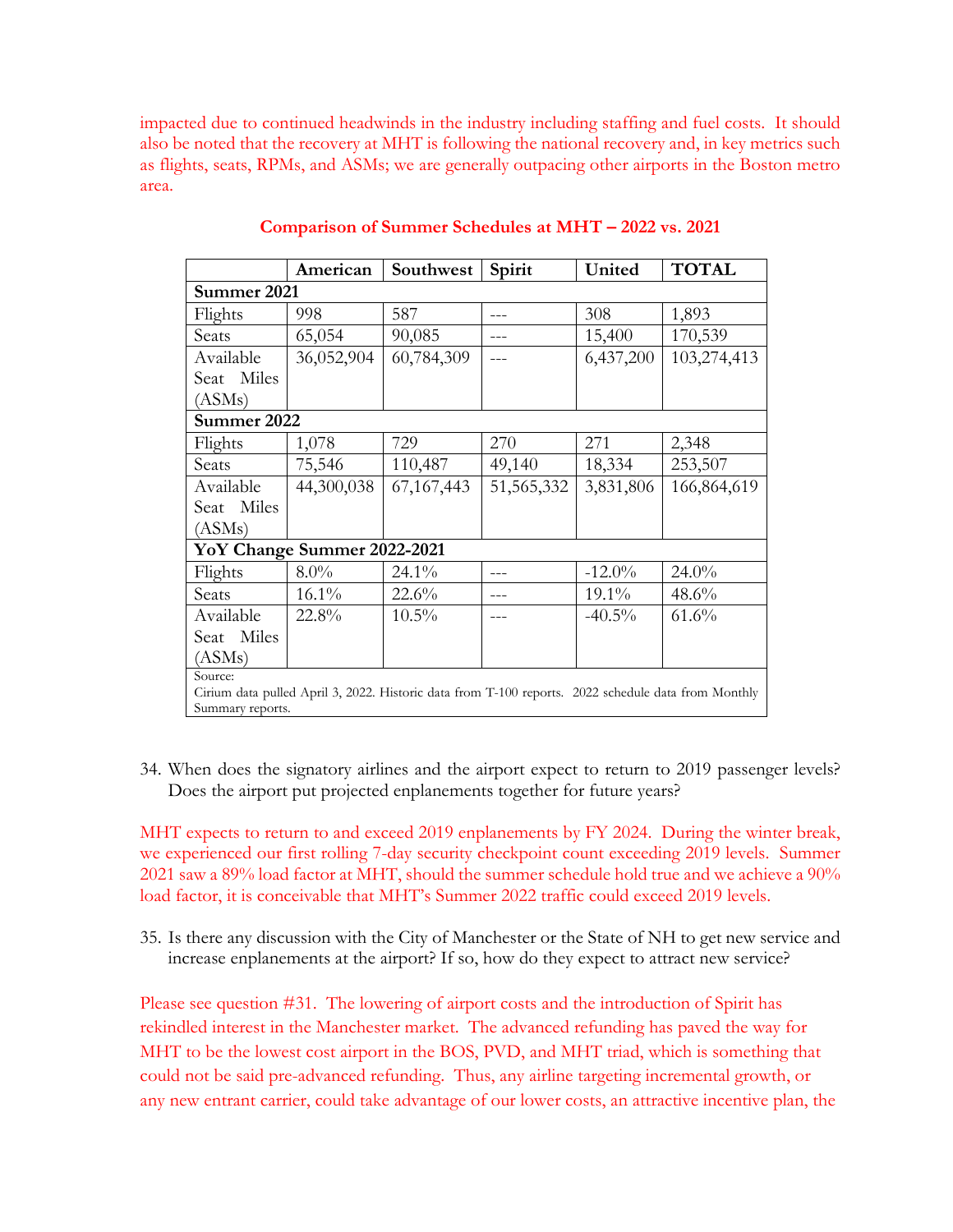availability of our first ever business consortium to support air service efforts ("The ASSET") and increase their operating margins in the region.

36. Has there been any discussions with the City or the State to lower costs for the airlines to operate at the airport?

Costs are low at the airport, MHT's CPE was almost half of its neighboring large hub airport in FY 2021. Airport management remains intensely focused on maintaining a competitive CPE for airlines operating at MHT, as is illustrated by the phased restructuring of the Series 2012A Bonds (among a variety of other actions).

37. What are the airline incentives that have been granted to Spirit? Can you elaborate on these and how long they are expected to remain in place?

Please see the link to the Airport's incentive plan below. These incentives are offered to all airlines. [https://www.flymanchester.com/air-service-incentive-plan/.](https://www.flymanchester.com/air-service-incentive-plan/) As typical with other incentive plans, the incentives are dependent on meeting certain activity levels – defined in landed units and departing seats – and can run for a two-year period.

38. Is the City committed to maintaining any credit rating, if so where would they like to remain? Is there expected to be a ratings affirmation along with this refinancing?

The City/Airport does not expect to seek a rating for this proposed transaction. The City anticipates that it will not maintain credit ratings after the refunding of the Series 2012A Bonds.

39. Is the City/Airport looking to maintain a certain level of liquidity? If so, where do they expect this to be at over the next several years?

The Airport has an informal liquidity target of approximately 400 days cash on hand. Liquidity has remained in-line with this target through the pandemic and the Airport does not expect liquidity to fall significantly below this level.

40. How much of the \$13.6 million remaining in Cares Act funding do you expect to be used for FY 2022 debt service and FY 2023 debt service? Can you provide a breakdown? Do expect any Cares Act funding to remain for FY 2024?

Please see response to question #21.

41. Are any of the available federal grants in the infrastructure law and/or state grants available or expected to be available for debt service over the next 3 years?

Please see response to question #21 for a description of COVID relief grants available to pay debt service. The Airport is not aware of any additional federal or state grants expected to pay for debt service over the next three years.